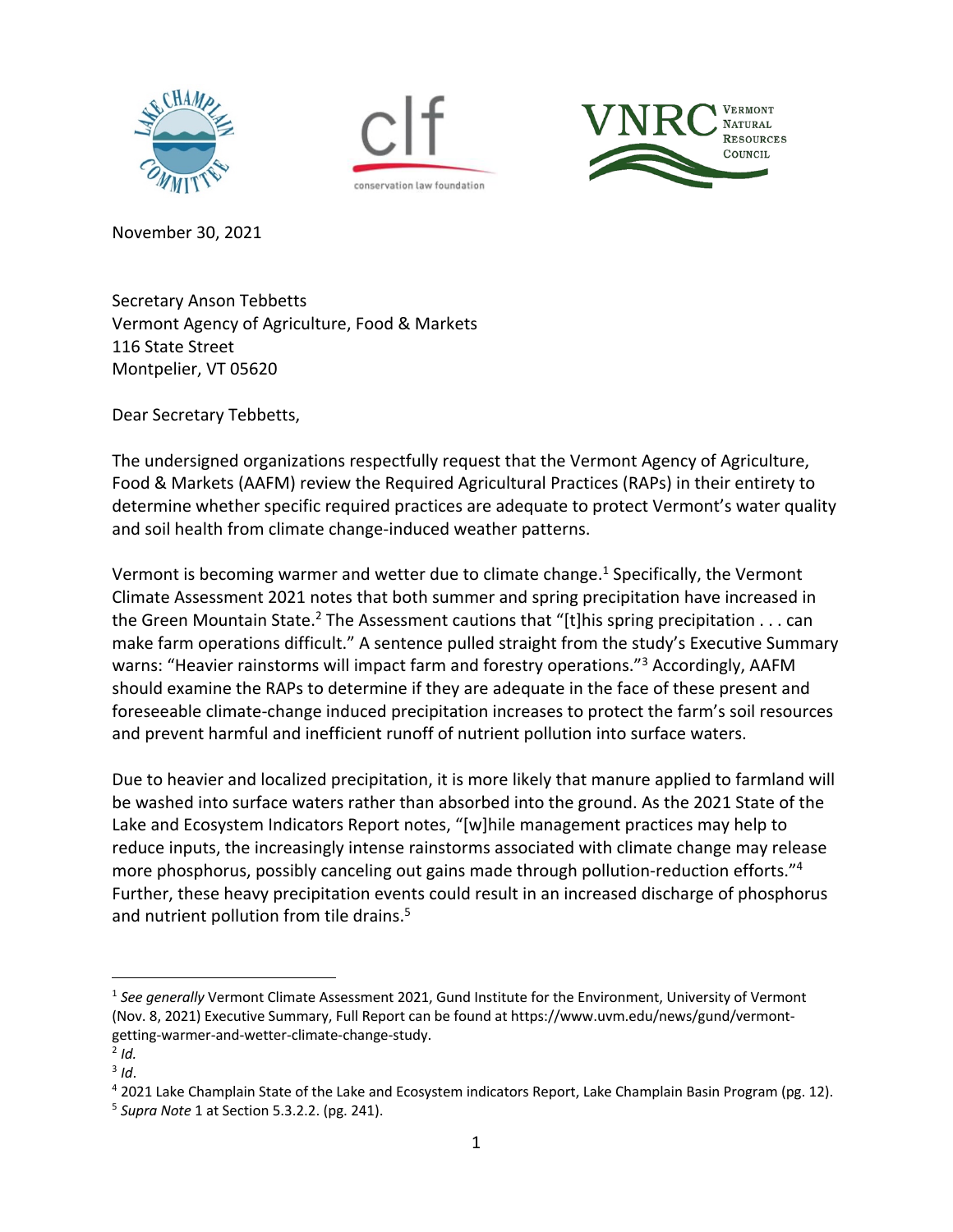These precipitation changes and increased runoff will in turn impact water quality: "[i]ncreases in heavy precipitation jeopardize water quality in Vermont. Storms produce large runoff events that contribute to erosion and nutrient loading. Combined with warm temperature, this creates favorable conditions for cyanobacteria blooms."6 Moreover, this increase of nutrient runoff from farm fields is likely to undercut the efforts of the agricultural sector to meet the Lake Champlain Total Maximum Daily Load (TMDL) goals and reduce nutrient pollution statewide. Because of this, it is likely the RAPs need to be updated and the regulation amended to address these weather changes and reduce this risk of nutrient runoff.

The RAPs also note that soil health is key to the success of agriculture: "Soil quality and soil health are critical elements of an overall agricultural non-point source pollution reduction program. Agricultural soils are recognized as a critical resource for the overall prosperity of Vermont's agricultural community and for the public at large."7 Because of this, AAFM should include in its examination whether the RAPs adequately prevent erosion and soil loss from these heavy precipitation events and more frequent flooding events. "Greater amounts of runoff not only lead to higher streamflows; it also drives erosion and carries pollutants and sediments into Vermont's waterways."8 Not only will this result in the loss of a precious commodity for the farmer, but erosion and sedimentation further contribute to nutrient pollution impacts.

It is our understanding that AAFM is currently considering amendments to the RAPs. While the regulation is under this consideration, it provides the opportunity for AAFM to review the RAPs in their entirety to ensure the requirements account for the changing weather patterns and more frequent flooding associated with climate change. More specifically, we ask the Agency to consider the following questions related to specific sections of the RAPs:

Section 3: RAPs Activities and Applicability

• Whether farms that are currently exempt from the RAPs, particularly those with adult livestock, should be included due to heavier and more localized weather events that can cause an outsized impact. (Sec 3.1)

Section 4: Small Farm Certification

• Whether the threshold for qualifying as a Certified Small Farm should be amended to include a smaller number of livestock, for example, less than 50 mature dairy cows or less than 750 swine. (Sec 4.1)

Section 5: Agricultural Water Quality Training

• Whether the water quality training currently received by farmers adequately addresses process and procedure of manure application that focusses on more frequent, intense heavy participation events.

<sup>6</sup> *Id*, Executive Summary 3.3.

<sup>7</sup> Vermont Required Agricultural Practices Rule for the Agricultural Nonpoint Source Pollution Control Program, Vermont Agency of Agriculture, Food & Market (Nov. 23, 2018), §1.1, pg. 2.

<sup>8</sup> *Supra Note* 1 at Section 3.5.1 (pg. 142).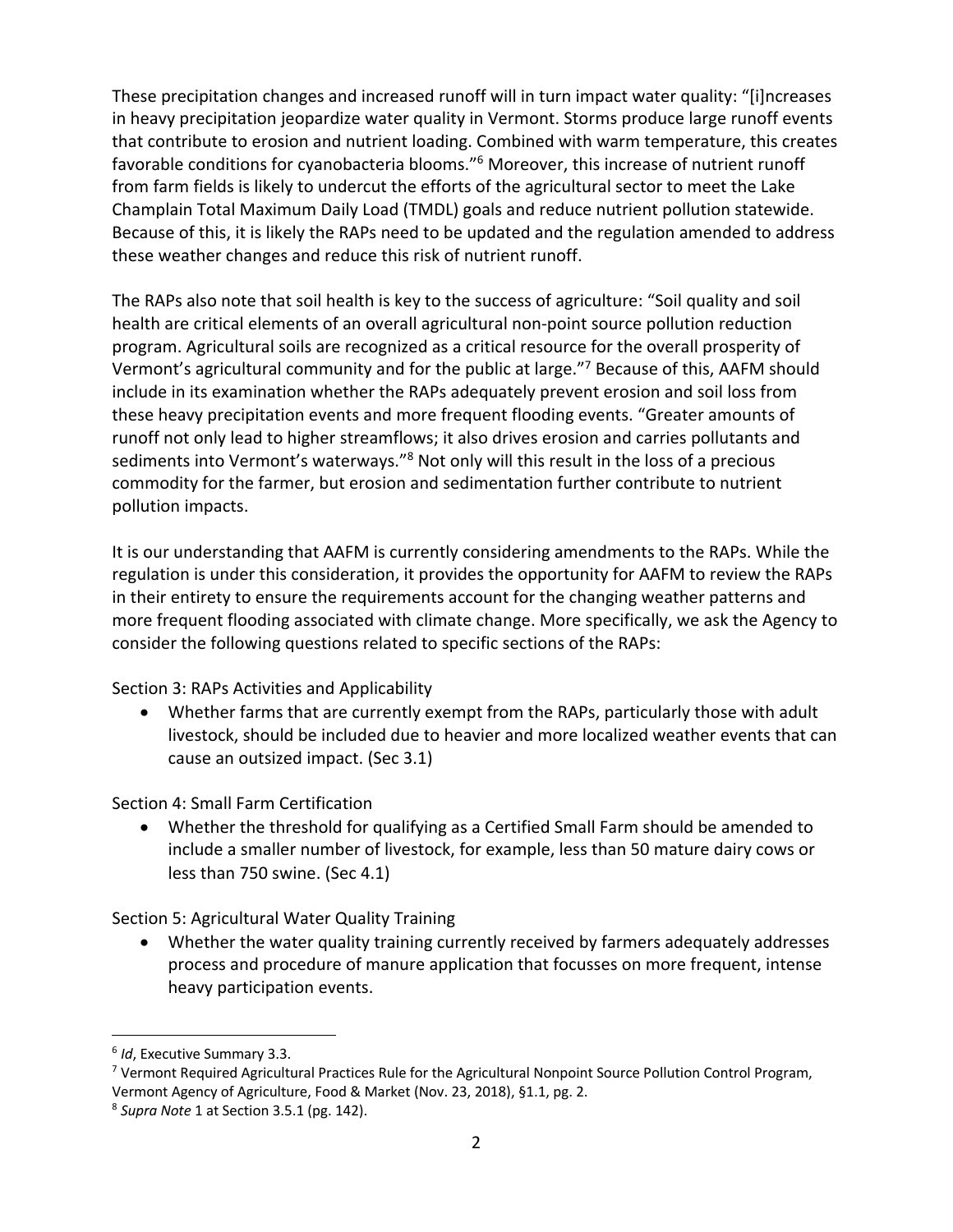$\circ$  The education processes and procedures of particular concern include (1) the prevention of discharges, (2) mitigation and management of stormwater runoff, (4) the mechanical application of manure or nutrients and methods or techniques used to minimize the runoff of applied manure or nutrients to waters of the State, and (5) weather and soil conditions that increase the risk of runoff of manure or nutrients to waters of the State.

Section 6: Required Agricultural Practices

- Whether intense precipitation events have resulted in more frequent and a higher volume of discharge, even if the current RAPs are adequately implemented on a farm field. (Sec 6.01)
- Whether requirements regarding the storage of manure and other agricultural wastes needs to be adjusted to take these weather events into account. (Sec 6.02)
- Whether Nutrient Management Planning, particularly nutrient application, needs to be adjusted to address changes in precipitation. (Sec 6.03)
- Whether soil management activities and retention practices should be altered due to heavy precipitation events to ensure soil health and limit erosion (Sec 6.04 (b), (c))
- Whether requirements for the use of cover crops are stringent enough to protect soils from erosion due to more frequent and intense flooding events. (Sec 6.04(d))
- Whether standards and restrictions for manure application are adequate, particularly focusing on the following subsections of Sec. 6.05: (a) is the seasonal ban adequate or should it be expanded?, (b) should more stringent measures be employed to address frequent flooding events from adjacent surface waters?, (d) are the standards used to prevent application on lands subject to flooding, ponding and other conditions adequate? and (g) are the application limits of 100 feet from a private water supply and 200 feet from a public water supply adequate to protect drinking water and public health from nutrient infiltration due to heavy precipitation and more frequent flooding? (Sec 6.05)
- Whether the criteria and review process for seasonal and emergency spreading exemptions are adequate and being followed rigorously by the Agency. (Sec 6.06)
- Whether the required buffers are adequate to protect waters from increased surface runoff and whether a 25-foot buffer of perennial vegetation that can be harvested provides adequate protection for adjacent surface waters. (Sec 6.07)
- Whether efforts and standards to stabilize the banks of surface waters are adequate to account for more frequent and higher flooding events. (Sec 6.10)

Section 9: Construction of Farm Structures

• Whether current requirements are adequate to protect farm structures from flood damage and protect private property downstream in case of destructive flood events.

Section 12: Tile Drain Discharge

• Whether the ban on new installations of surface inlets is abided by and whether this should be broadened to require removal of surface inlets, as well. (Sec 12.2)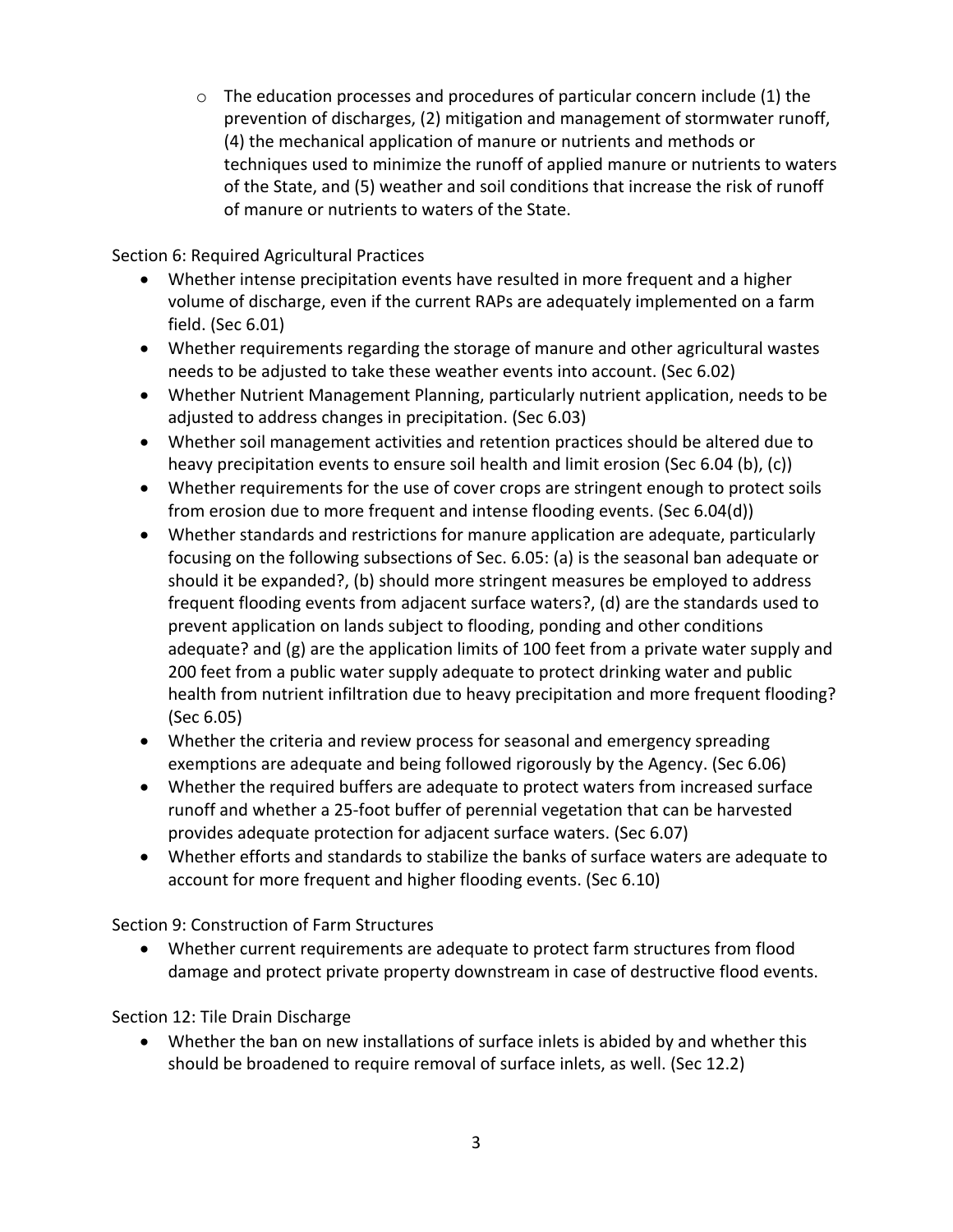• Whether the requirements for pattern tile drains that were in the initial February 2018 draft of the proposed RAPs for tile drains should be reconsidered, particularly Sec 12.4 Requirements for Subsurface Pattern Tile Drainage.<sup>9</sup> These requirements were removed from the draft rule before it was presented to the Interagency Committee on Administrative Rules (ICAR) and the start of the public comment process. This proposed Sec 12.4 contained requirements for nutrient management plans, the identification of cropland with tiles, and rules for manure application on tiled fields. The most applicable subsection that warrants reconsideration is:

"(e) Manure or other agricultural wastes shall not be applied when field conditions are conducive to flooding, runoff, ponding, or other off-site movement, or can reasonably be anticipated to result in flooding, runoff, ponding, or other off-site movement, regardless of NMP recommendations."

The revisiting of this subsection could have important implications for the reduction of discharge from tile drains.

• Finally, significant research on tile discharge and Best Management Practices has occurred since the RAPs were first implemented. We urge AAFM to begin applying these findings to tile drains to reduce impacts on surface waters.

We thank you in advance for this consideration.

Sincerely,

 Lori Fisher Elena Mihaly Executive Director Vice President and Director

In Grounar

Jon Groveman Policy and Water Program Director Vermont Natural Resources Council

Lake Champlain Committee **Conservation Law Foundation** 

cc: Alyson Eastman, Deputy Secretary Laura DiPietro, Water Quality Director Julie Moore, Secretary, Agency of Natural Resources Peter Walke, Commissioner, Dept. of Environmental Conservation

<sup>9</sup> PDF file named 'Annotated-Text-RAP-Rule-Subsurface-Tile-Drainage-02152018,' on file with undersigned organizations.